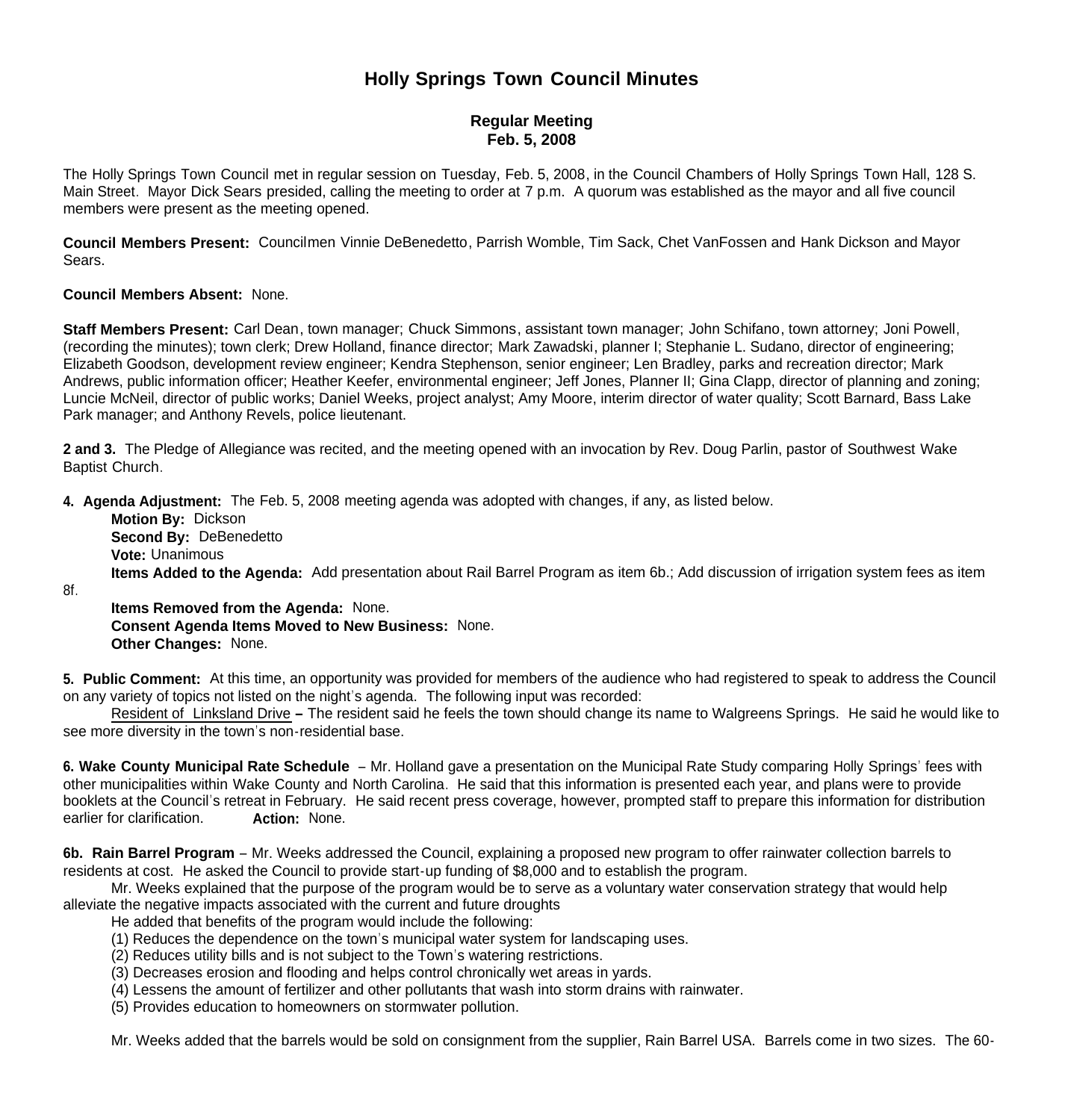gallon models would sell for \$80; the 80-gallon barrels would sell for \$90, which includes a \$5 delivery charge to a buyer's home in Holly Springs.

**Action:** The Council approved a motion to establish a rain barrel program to include adoption of an amendment to the FY 2007-08 budget in the amount of \$8,000 to provide initial start-up funding for the program and authorization for the town's costs to be included in the rates and fees schedule.

**Motion By:** Sack **Second By:** Dickson **Vote:** Unanimous

**7. Consent Agenda:** The Council approved a motion to approve all items on the Consent Agenda. The motion carried following a motion by Councilman Dickson, a second by Councilman DeBenedetto and a unanimous vote. The following actions were affected:

7a. Minutes - The Council approved minutes of the Council's regular meetings held in November 2007.

7b. Resolution 08-02 – The Council adopted Resolution 08-02 accepting \$17.5 million in NC Clean Water State Revolving Loan funds for expansion and upgrade of the Utley Creek wastewater treatment plant. *A copy of Resolution 08-02 is incorporated into these minutes as addendum pages.*

7c. Town's Booster Pump Station Easement – The Council granted right of way from the town's booster pump station property on Holly Springs Road for Fairview Shopping Center in Cary. *A copy of the right-of-way easement is incorporated into these minutes as addendum pages.*

7d. Annexation Surveying Contract – The Council approved to enter a contract with Mauldin–Watkins Surveying for preparation of annexation maps. *A copy of the Mauldin-Watkins Surveying contract is incorporated into these minutes as addendum pages.*

7e. 2008 Cultural Center Performing Arts Alliance – The Council approved the 2008 list of Cultural Center Performing Arts Alliance applicants. 7f. Resolution 08-03 – The Council adopted Resolution 08-03 entering into an interlocal agreement with NCDOT for a traffic signal at the

intersection of Optimist Farm Road and Sunset Lake Road. *A copy of Resolution 08-03 is incorporated into these minutes as addendum pages.* 7g. Budget Amendment, \$15,000 – The Council adopted an amendment to the FY 2007-08 budget in the amount of \$15,000 to increase the

part-time salaries line item for Bass Lake Park. *A copy of the budget amendment is incorporated into these minutes as an addendum page.*  7h. Western Wake Coordination and Technical Services – The Council approved to retain services of Davis-Martin-Powell & Associates at a

cost not to exceed \$20,000 for Western Wake coordination and technical services as needed. *A copy of the Davis-Martin-Powell & Associates contract is incorporated into these minutes as addendum pages.*

**8a. Trail and Greenway Construction Grant –** Mr. Barnard asked for the Council's endorsement for two grant applications for trail and greenway construction.

 Mr. Barnard said the Adopt-a-Trail grant would be for materials for the construction of a nature trail at Bass Lake Park on the Cornell Estate property.

 He explained the RTP grant would be for construction of the north-bound greenway from Bridgewater Subdivision toward Sunset Lake Road.

 **Action:** The Council approved a motion to endorse the Town's applications for grant funds to assist in the construction of trails and greenways.

 **Motion By:** Dickson **Second By:** Womble **Vote:** Unanimous.

*A copy of the trail and greenway grant is incorporated into these minutes as addendum pages.*

**8b. Parkside Phase 3, Flood Study Impact Determination** – Ms. Stephenson said that Parkside Village Phase 3 proposes to raise the 100 year flood elevation of a tributary to Basal Creek. The tributary is within the existing Somerset Basin Flood Study.

 She said in accordance with Policy Statement P-018, a rise is not permitted in areas identified with a flood study; however, the finished floors adjacent to the creek in this basin are at least 2 feet and above from the 100-year water surface elevation. Therefore, the Council has permitted the Somerset Basin Flood Study to be previously modified by Main Street Square and South Park Village.

 Ms. Stephenson said the proposed increases from Parkside Subdivision in the100-year flood elevations when compared to the post-South Park Village Flood Study range from .01 foot to .03 foot. Staff, she added, that this is only a nominal increase and would not affect finished floors. Because the policy statement states that "no" increase is allowed, the question is being presented to the Council, and staff recommends approval.

**Action:** The Council approved a motion to approve the modified Somerset Basin Flood Study.

**Motion By:** Sack **Second By:** Womble **Vote:** Unanimous.

**8c. CVS Pharmacy, 07-DP-18** – Mr. Zawadski said the Town has received a request for a development plan for outparcel #6 located within the Southpark Village integrated center. The property is 1.518 acres and is located on the southern corner of the intersection of GB Alford Highway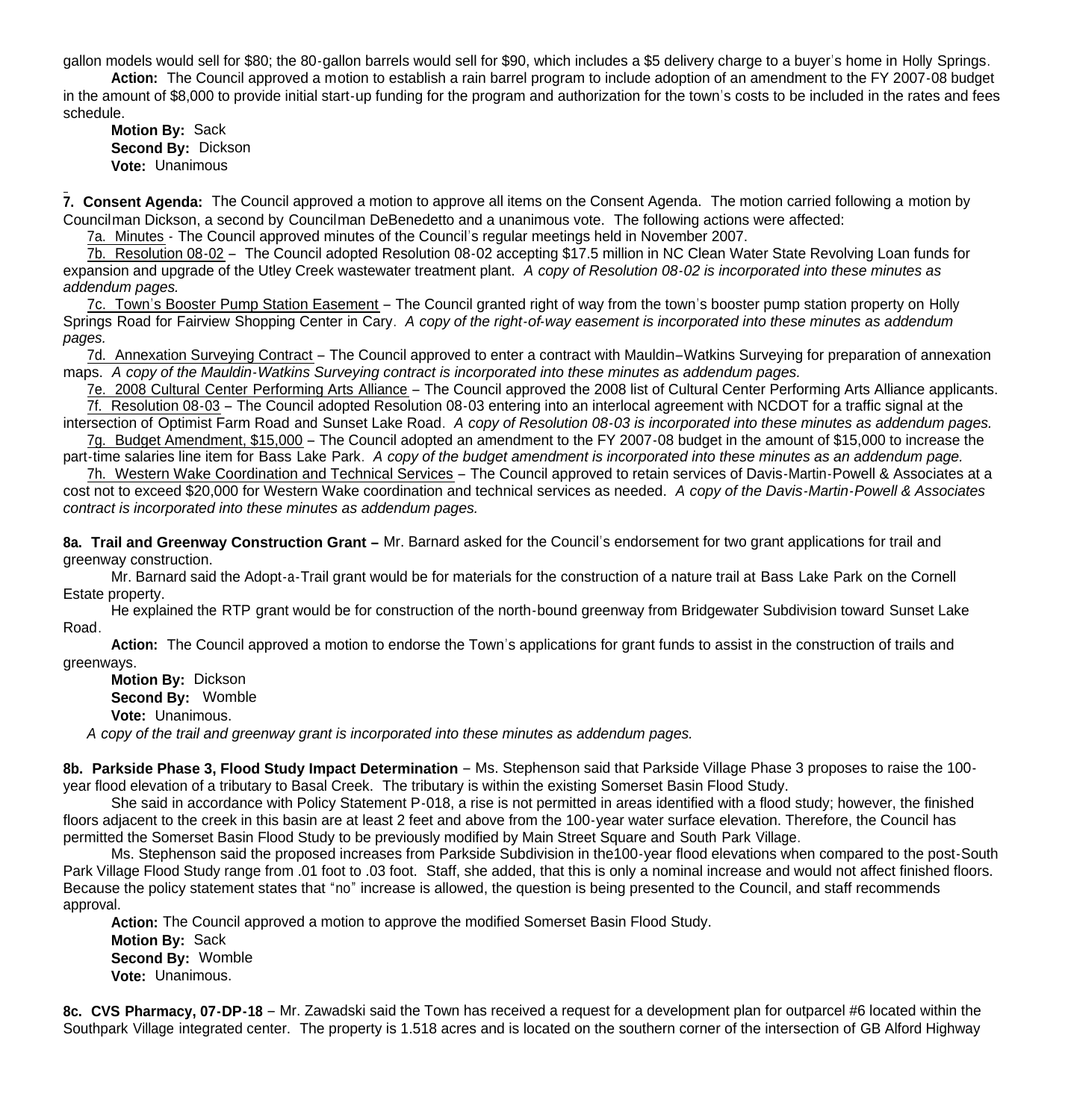and Avent Ferry Road. The proposed development plan is for the construction of a 13,225-square-foot CVS pharmacy.

Mr. Zawadski explained the site includes one right-in and right-out access drive located off of Avent Ferry Road. The plan proposes a total of 64 parking spaces located throughout the site.

A parking waiver is being requested with the development plan to allow more than 75% of parking spaces to be located in front of the building as well as a second waiver to allow more than 110% of the minimum number of spaces required.

He said the pedestrian connections are provided through the parking lot to connect the front entrance of the building to the sidewalk along Avent Ferry Road and the adjacent outparcel. The site also includes two drive-through lanes located on the southern corner of the building and a service area located on the southeast façade of the building.

He said this project is located within a Gateway Corridor and is therefore subject to a higher degree of architectural requirements. Since this project also is located in the Southpark Village integrated center, the buildings are subject to the Southpark Village Design Guidelines. The building is proposed to be constructed primarily of a red and brown colored brick along with light brown and dark brown EIFS accents. Various architectural elements such as façade and roofline modulation, brick columns, burgundy cloth canopies, multiple brick patterns, and decorative cornices are proposed for the pharmacy.

Mr. Zawadski said over the past year, staff has met with developers and engineers regarding the proposed CVS Pharmacy located at Southpark Village. A site plan for the CVS was presented during the first scoping meeting, and staff expressed a number of concerns with the overall site plan to the applicant during the meeting. The main concerns involved the location of the drive-through and stacking spaces, excessive number and location of parking spaces, and the overall lack of integration with the rest of the integrated center.

He said that staff decided to bring the proposal to the Technical Review Committee (TRC) on July 10, 2007 for additional feedback. Overall, the TRC members shared similar concerns with Staff. The meeting concluded with directing the applicant to re-examine the number of parking spaces and layout, and overall site integration with the rest of Southpark Village. It was also suggested that the applicant submit alternate site layouts to help explain why the proposed layout is the best option.

He said the applicant officially submitted plans for review on July 30, 2007 with the same building and parking layout. One additional layout also was submitted showing the drive-through adjacent to the intersection and the entrance facing the other two outparcels. Staff reviewed both layouts and sent comments with the same major concerns: parking and lack of integration.

Site plans were submitted for a second time and elevations for a first time (delayed due to coordination with the Southpark Village Design Guideline approval) on December 20, 2007. This submittal included the same parking and building layout previously submitted as well as the parking demand study. Staff reviewed the plans and sent comments requesting additional alternate site layouts. Official Action plans were finally submitted on January 7, 2008 and included the same parking and building layout and two more site layouts. The alternate site layouts demonstrated issues with traffic circulation, topography, and delivery access.

Mr. Zawadski said overall, staff feels the proposed layout is the best design for locating a 13,225-square-foot pharmacy, 51 parking spaces, two drive-through lanes, and a semi-truck loading area on a 1.5-acre parcel.

He said the applicant is requesting two parking waivers with the development plan. The first waiver requests to allow more than 75% of parking spaces to be located in front of the building and the second request is to provide more than 110% of the minimum number of spaces required.

 He said staff feels the applicant has provided adequate justification to locate all of the parking spaces between the front of the building and the adjacent right of way (corner lot has two front yards, topography, site circulation, grade separation with adjacent right of way.) However, Staff does not feel any additional parking spaces are needed beyond the 110% maximum requirement, based on the parking demand study.

He said the current CVS plan proposes 140% of the minimum number of required spaces for a total of 64 parking spaces at a rate of 4.84 spaces per 1,000 square feet.

The parking demand study recommends that pharmacies provide 120% of the minimum number of spaces required by the UDO at a rate of 4.15 spaces per 1,000 square feet. This recommendation is a worst case scenario that includes seasonal factor increases, minute clinic increases, and effective parking supply increases. But the actual average observed occupancy was only 30 spaces.

He said additionally, a 14,600-square-foot Walgreens pharmacy (1,375 square feet larger than the proposed CVS) located at the intersection of Sunset Lake Road and Holly Springs Road (the most recently approved similar use in Town) was approved with 101% of the minimum spaces for a total of 52 spaces at rate of 3.55 spaces per 1,000 square feet.

This property is part of the Southpark Village integrated center. One goal of integrated centers is to promote interconnectivity and shared parking so that if there was a rare occasion that required additional parking, it would be easily accessible on adjacent lots.

He explained that based on the results of the parking study, the recently approved Walgreens pharmacy, and the goal of integrated centers, Staff suggests utilizing the 110% maximum allowed by the UDO without a waiver, which would allow for a total of 51 spaces at a rate of 3.85 spaces per 1,000 square feet.

Mr. Zawadski reported that the Planning Board, following a 7-0-0 vote on each request, recommends denial of both off-street parking waiver requests and the development plan.

He added that staff has no problems with the waiver request for location of parking, but recommends only 110% of parking. As for the development plan, Mr. Zawadski explained that it meets the minimum requirements of the UDO.

Councilman Sack asked what the impervious surface impact would be for this site.

Mrs. Sudano said a water detention pond would be required, so there would be no impact beyond the site.

Councilman Sack noted that the plan remains unchanged, despite staff and TRC recommendations that the plan be modified.

At this time, Mayor Sears yielded the floor to representatives of the development and engineering team for the project.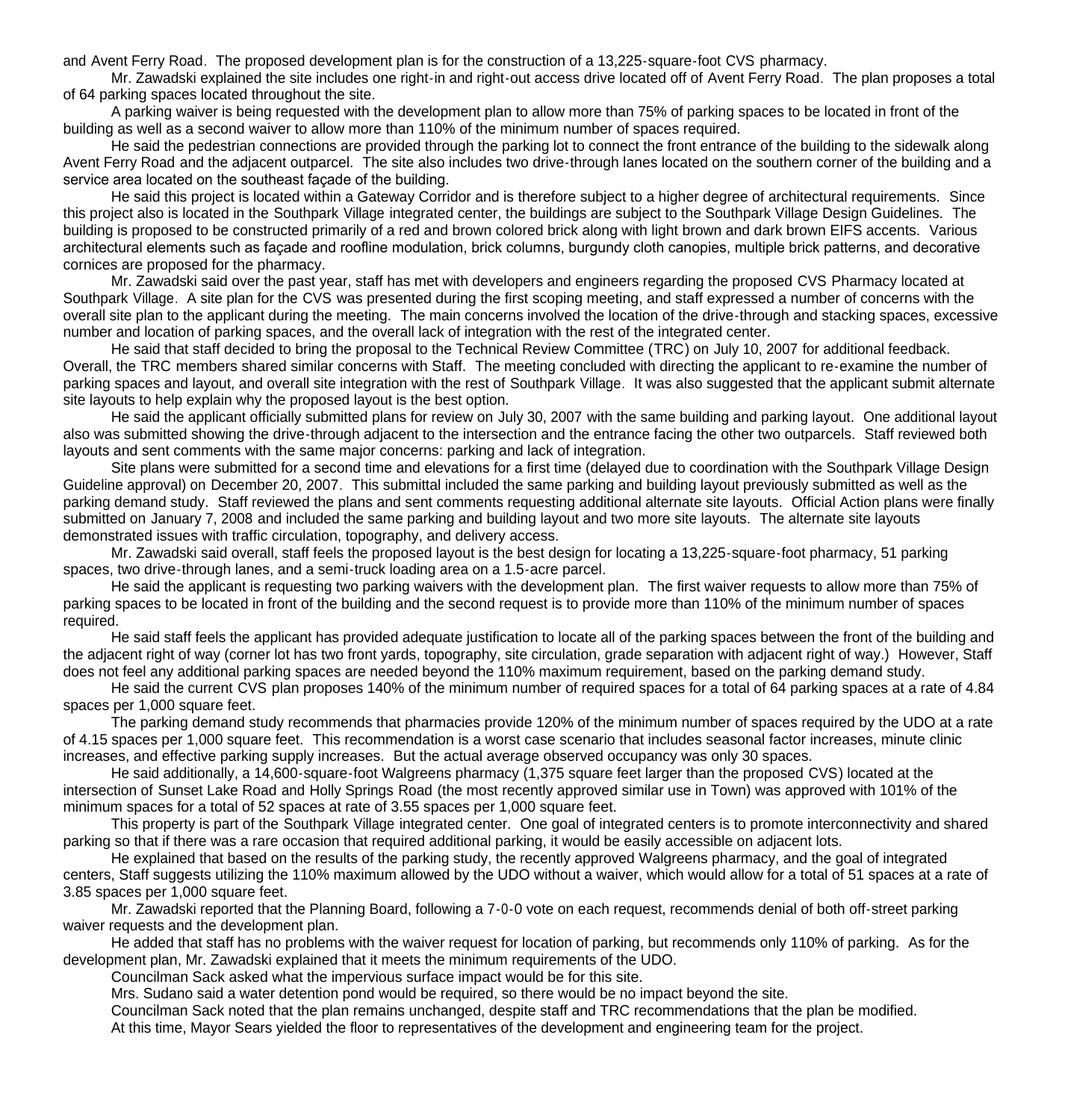A spokesman of Reddlands Inc. addressed the question of the unchanged plan. She said town ordinances have changed since the CVS plan was originally submitted last year. The plan, she added, also represents a CVS standard prototype site design.

She pointed out that the parking schematic and request for increased parking allowance is designed for future population growth of the Town, which is projected.

Phil Stephens, developer – Mr. Stephens is the developer of South Park Village and believes his design of the overall integrated center will be very special. As for the outparcels, he added, they will lend balance to the center. He noted that the parking spaces he requires in the shopping center's restrictive covenants (5 per 1,000 SF retail; 10 per 1,000 SF for restaurants) are standard throughout the country for shopping centers.

A member of the engineering team presented revised elevations provided by the project's architect in response to Planning Board comments.

Councilman Dickson said, having visited the site, he agreed with the applicant's orientation of the building on the site. In addition, the outparcel is rather isolated, and he does not feel it would really be too much at odds with South Park Village. He added that it is the type of business that is not pedestrian-oriented, but vehicle-oriented.

Councilman Womble said he agreed. He added that other sites in Holly Springs do not have enough parking, and he would like to make sure this site does have enough, especially with the potential for a high traffic count.

Councilman VanFossen said he, too, agreed, although he would like to see more work done to improve the elevations of the building. As for parking, he said it is tough to balance more than adequate parking with impervious surface.

Councilman VanFossen noted that staff had not had a chance to review the newly-presented elevations.

**Action #1:** The Council approved a motion to accept the findings of fact to be recorded in the minutes for a Waiver of Regulations of UDO Section 7.04 E.,3 for Petition #07-DP-18 for CVS Pharmacy, to allow more than 75% of the parking to be placed between the front building line and front property line as submitted by Reddlands, Inc., project number: 291627, dated revised 1/7/2008.

#### Waiver of Off-Street Parking Regulations Findings of Fact:

- 1. A parking demand study completed by a third party that provides evidence regarding:
	- a. Peak usage estimates based on reliable data collected from comparable uses located within the same or similar market areas as the Town of Holly Springs. Comparable uses will be determined based on density, scale, bulk, area, type of activity, and location; and,
	- b. Number of employees on the largest shift; and,
	- c. Minimum number of spaces needed to meet the parking demand for the specific use; and,
- 2. The granting of a waiver will not cause negative impacts on the environment or adjacent properties without the necessity of including mitigating elements such as additional screening, pervious pavement, shared parking, rain gardens, or that such elements are provided under the plan to the extent necessary to lessen the effects of any negative impacts; and,
- 3. The proposed development is consistent with the intent of the *Comprehensive Plan*; and,
- 4. The proposed development is consistent with the intent and purpose of this UDO.

**Motion By:** Dickson

 **Second By:** VanFossen **Vote:** Unanimous.

**Action #2:** Having made findings of fact that the project meets the requirements to be granted a Waiver of Off-Street Parking Regulations of UDO Section 7.04 E.,3., the Council approved a motion to approve the Waiver for #07-DP-17, to allow all of the parking to be placed between the front building line and front property line in for 128 Raleigh Street, as submitted by Jason Galarneau, project number: LJONES, dated revised 8/27/2007.

**Motion By:** Sack **Second By:** Womble **Vote:** Unanimous.

 **Action #3:** The Council approved a motion to accept the findings of fact to be recorded in the minutes for a Waiver of Regulations of UDO Section 7.04 E.,3 for Petition #07-DP-18 for CVS Pharmacy, to provide more than 110% of the minimum number of spaces required by the UDO, as submitted by Reddlands, Inc., project number: 291627, dated revised 1/7/2008.

Waiver of Off-Street Parking Regulations Findings of Fact:

- 1. A parking demand study completed by a third party that provides evidence regarding:
	- a. Peak usage estimates based on reliable data collected from comparable uses located within the same or similar market areas as the Town of Holly Springs. Comparable uses will be determined based on density, scale, bulk, area, type of activity, and location; and,
	- b. Number of employees on the largest shift; and,
	- c. Minimum number of spaces needed to meet the parking demand for the specific use; and,
- 2. The granting of a waiver will not cause negative impacts on the environment or adjacent properties without the necessity of including mitigating elements such as additional screening, pervious pavement, shared parking, rain gardens, or that such elements are provided under the plan to the extent necessary to lessen the effects of any negative impacts; and,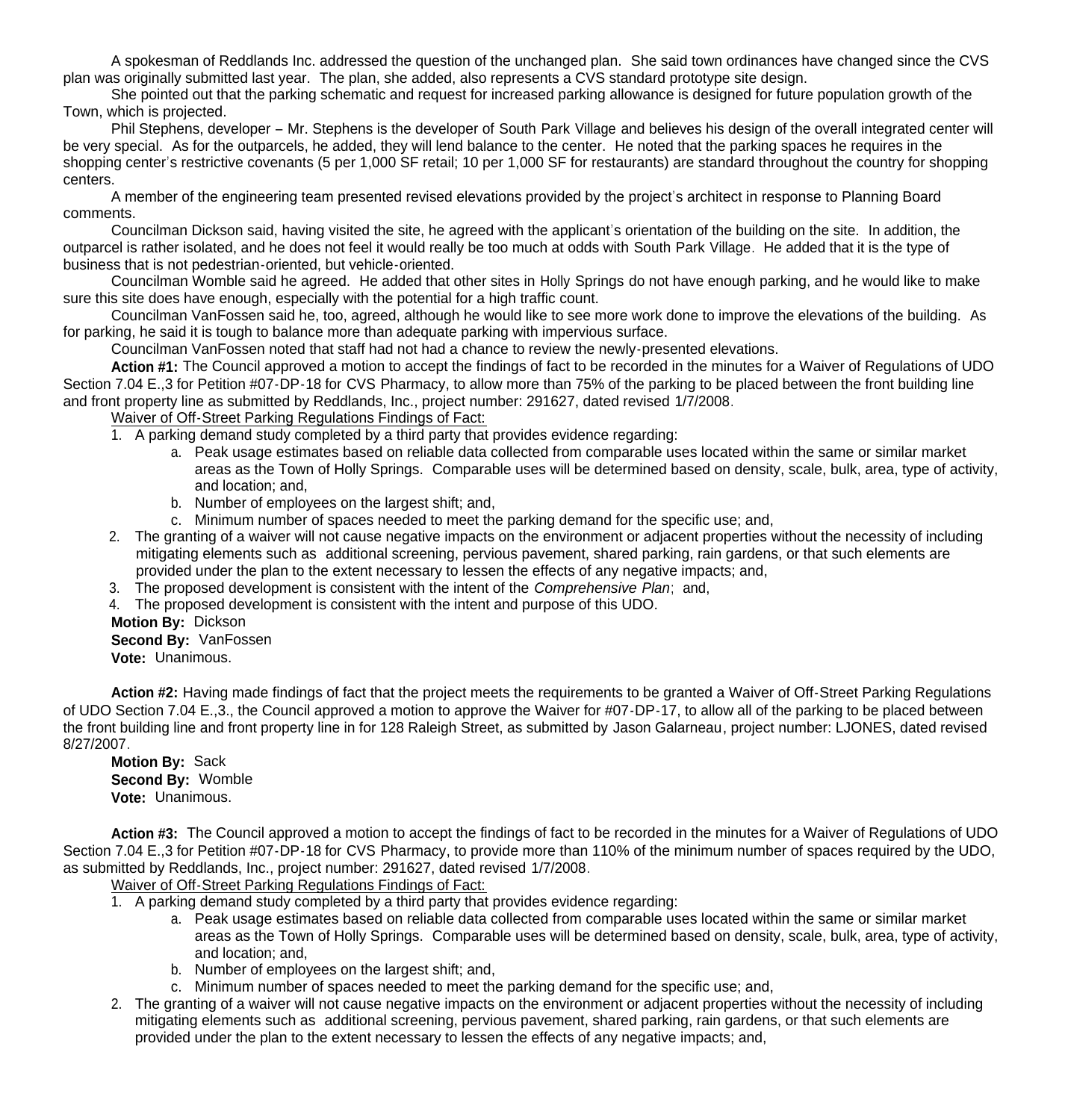3. The proposed development is consistent with the intent of the *Comprehensive Plan*; and,

- 4. The proposed development is consistent with the intent and purpose of this UDO.
- **Motion By:** Womble **Second By:** DeBenedetto
- **Vote:** Unanimous.

**Action #4:** Having made findings of fact that the project meets the requirements to be granted a Waiver of Off-Street Parking Regulations of UDO Section 7.04 E.,3., the Council approved a motion to approve the Waiver for #07-DP-17, to provide more than 110% of the minimum number of spaces required by the UDO, as submitted by Reddlands, Inc., project number: 291627, dated revised 1/7/2008.

**Motion By:** Dickson **Second By:** VanFossen **Vote:** Unanimous.

**Action #5:** The Council approved a motion to approve Development #07-DP-18 for CVS Pharmacy as submitted by Reddlands, Inc., project number: 291627, dated revised 1/7/2008 with the following conditions:

- 1. All conditions of approval for the Southpark Village Master Plan will apply to this plan.
- 2. A sign permit is required to be submitted for all signage.
- 3. A fee-in-lieu of pump station upgrade will be required.
- 4. Within 10 days of Town Council approval, a revised set of plans that includes the following shall be submitted:
	- a. Building elevations shall be revised to include the following:
		- i. Revise service area layout to match the site plan.
		- ii. Revise service area screening material to match the site plan detail and Southpark Village Design Guidelines.
		- iii. Add awnings above all doors as required by the Southpark Village Design Guidelines.
	- b. Revise the site plan and landscape plan to include the design features required by UDO § 3.05, B., in order to reduce the front setback from 50' to 30'.
	- c. Revise lighting plan to comply with the Southpark Village Design Guidelines.
	- d. Revise site plans to comply with the UDO if either parking waiver is denied.
	- e. All drainage easements shall be labeled as private drainage easements.
	- f. Note on the plans that the backflow preventor (RPZ) is located inside the riser room.
	- g. Revised elevations shall be presented to staff and the town manager for approval.
		- **Motion By:** Sack **Second By:** VanFossen **Vote:** Unanimous.

**8d. Southpark Village Phase 1B, 07-DP-26** – Mr. Zawadski explained that the Town has received a development plan request for the second phase of Southpark Village. The development plan for Phase 1B includes three commercial buildings that total 51,644 square feet. This phase of development would be accessed by the main access road (tentatively named Village Walk Drive) through the project that will connect with Avent Ferry Road and Ralph Stephens Road. The plan includes 227 parking spaces situated throughout the site to serve all three buildings. Pedestrian connections are provided throughout the site to connect the sidewalk along Village Walk Drive to the front entrances of the buildings.

 He said this project is located within a Gateway Corridor and is therefore subject to a higher degree of architectural requirements. Since this project also is an integrated center, all of the buildings are required to utilize similar building colors, materials, texture, architectural design features, roof treatment, and façade modulation to ensure the development has a consistent look and feel.

 He said the proposed buildings meet the requirements of the approved Southpark Village Design Guidelines and are proposed to be constructed with a combination of brick, EIFS, and cast-stone. Various architectural elements such as roofline variation, façade modulation, decorative cornices, metal and cloth awnings, and a faux upper story are proposed throughout this phase of development.

 Mr. Zawadski reported that the Planning Board had reviewed the development plan and recommends approval with conditions. He added that staff also recommends approval with conditions.

**Action:** The Council approved a motion to approve Development Plan #07-DP-26 for Southpark Village Ph. 1B as submitted by McKim & Creed, project number 3438-0001, revision date stamped January 7, 2008 with the following conditions:

- 1. All previous approval conditions for the South Park Master Plan will apply to this plan as well.
- 2. Prior to issuance of Building Permit, a detailed lighting plan must be submitted to and approved by the Department of Planning and Zoning.
- 3. Note that prior to construction of Phase 1B; the water line, sewer line, interior street access and any other infrastructure needed to serve this phase will be required to be installed or constructed. If this is not completed prior to construction of Phase 1B, these items should be included with the construction of this phase.
- 4. A fee-in-lieu of pump station upgrade will be required for this project.
- 5. The following items are required to be addressed with the first set of construction drawings:
	- a. Show and label backwater easements (to be recorded) at stream crossings and storm drainage inlets; provide 100 year calculations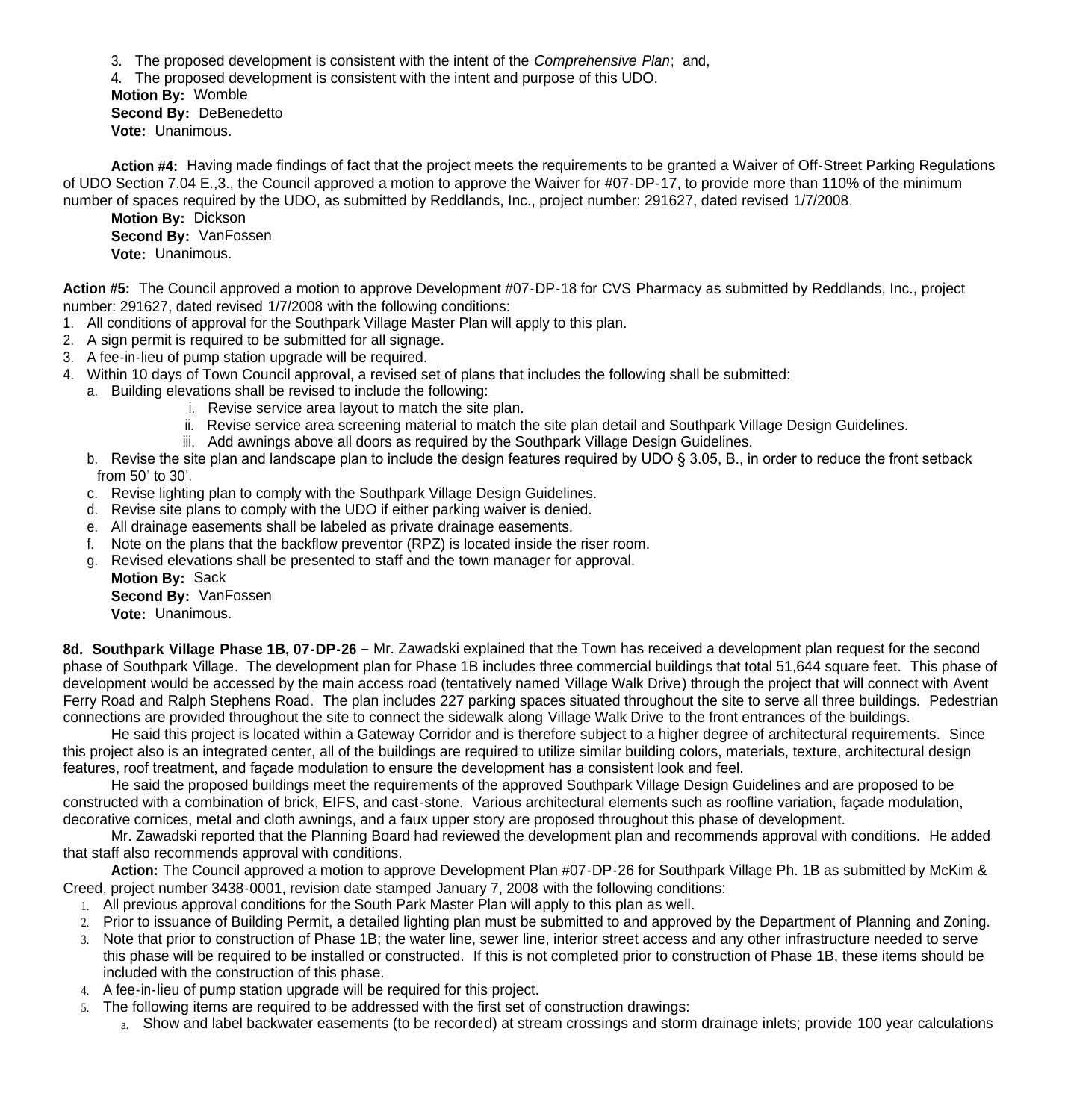accordingly. **Motion By:** VanFossen **Second By:** Womble **Vote:** Unanimous.

**8e. Waste Industries Contract Extension** – Mr. Dean said following the Council's discussions during the Jan. 15 meeting, he discussed the Town's pricing options with Brent Kerchoff of Waste Industries to determine what the town's new costs for the remainder of the year would be.

Mr. Dean said that the Town's options are as follows:

 A. Amend the town's existing contract for the remainder of the year for a cost reduction of 59 cents per month, or from \$9.88 to \$9.29. Waste Industries would transport waste collected to South Wake Landfill.

 B. Approve a motion to extend the existing contract that expires June 30, 2008 for three more years, and the town's cost would be reduced by \$1.10 per month, to \$8.78, and this rate would be honored from now through the end of the next fiscal year. Waste Industries would transport waste collected to South Wake Landfill. At the end of next fiscal year, the rate would adjust, based on the Consumer Price Index.

 C. Direct Waste Industries to transport our solid waste specifically to Sampson County, and the town's cost would increase by \$1.23 per month, to \$13.65 per month, through the remainder of the fiscal year. Waste Industries would transport waste collected to Sampson County, and the rate increase would be due to the company's no longer using the South Wake transfer station.

 He said he would recommend that the Council take advantage of Option A at this time and continue weighing other options for future years. Whichever option is chosen by the Council would hold new pricing, which would take effect with the March billing, and any cost savings/increases would be passed directly on to citizens, he added.

**Action:** The Council approved a motion to amend the town's existing contract for the remainder of the year for a cost reduction of 59 cents per month, or from \$9.88 to \$9.29 per month, through the end of the contract term, which expires June 30, 2008.

**Motion By:** Sack

**Second By:** Womble

 In discussion, Councilman DeBenedetto mentioned that he hoped the Council would continue to discuss the South Wake Landfill partnership and to schedule a joint Apex/Holly Springs council meeting to explore seeking host / impact fees from the South Wake Landfill.

 Councilman VanFossen said for the record, he does not trust Wake County and that it would be hard to convince him to agree to enter into a 25-year contract with the partners.

 Councilman Dickson said he thinks Apex is fully aware of the impact the facility will have but has offered no interest in host fees for themselves or support for Holly Springs efforts.

 At this point, Councilman Sack called a point of order for the Mayor to call the vote on the motion on the floor. Mayor Sears did so. **Vote:** Unanimous.

**8f. Irrigation System Access Fees** – Councilman DeBenedetto said he wanted to broach the idea of eliminating the account maintenance fee that the town charges to customers if the town has banned the use of irrigation systems.

He said it does not seem fair to charge the fee when Town regulations prohibit the use of irrigation systems.

Councilman VanFossen said the fee defrays costs of operating the water system.

Mr. Holland pointed out that the access fees pays for fixed costs, and water purchase revenues pay for operational costs.

 In summary, Mr. Holland said, elimination of the access fee would reduce the Town's ability to pay debt by \$108,000. That same amount would have to be recaptured from some other type of revenue stream. He added that the town depends on water sales to pay operational costs, and the town is not selling much water because of the irrigation ban.

Mr. Holland noted that the town runs the risk of having a deficit in the Utility Fund this year.

Councilman Sack suggested relegating further discussion to the Council's upcoming retreat.

**9. Other Business:** Councilman Womble asked that the town adopt a proclamation in recognition of February as Black History Month and in honor of the historical contributions of the black community in Holly Springs.

He also asked for assistance of the public works department for street repairs.

 Councilman Womble launched a discussion of ways and programs that are available to assist those who are elderly and on fixed incomes.

**10. Manager's Report:** Mr. Dean reported to the Council on upcoming dates of interest.

**11. Closed Session:** The Council approved a motion to enter Closed Session, pursuant to G.S. 143-318.11(a)(3) to discuss a matter of land acquisition.

**Motion By:** Dickson